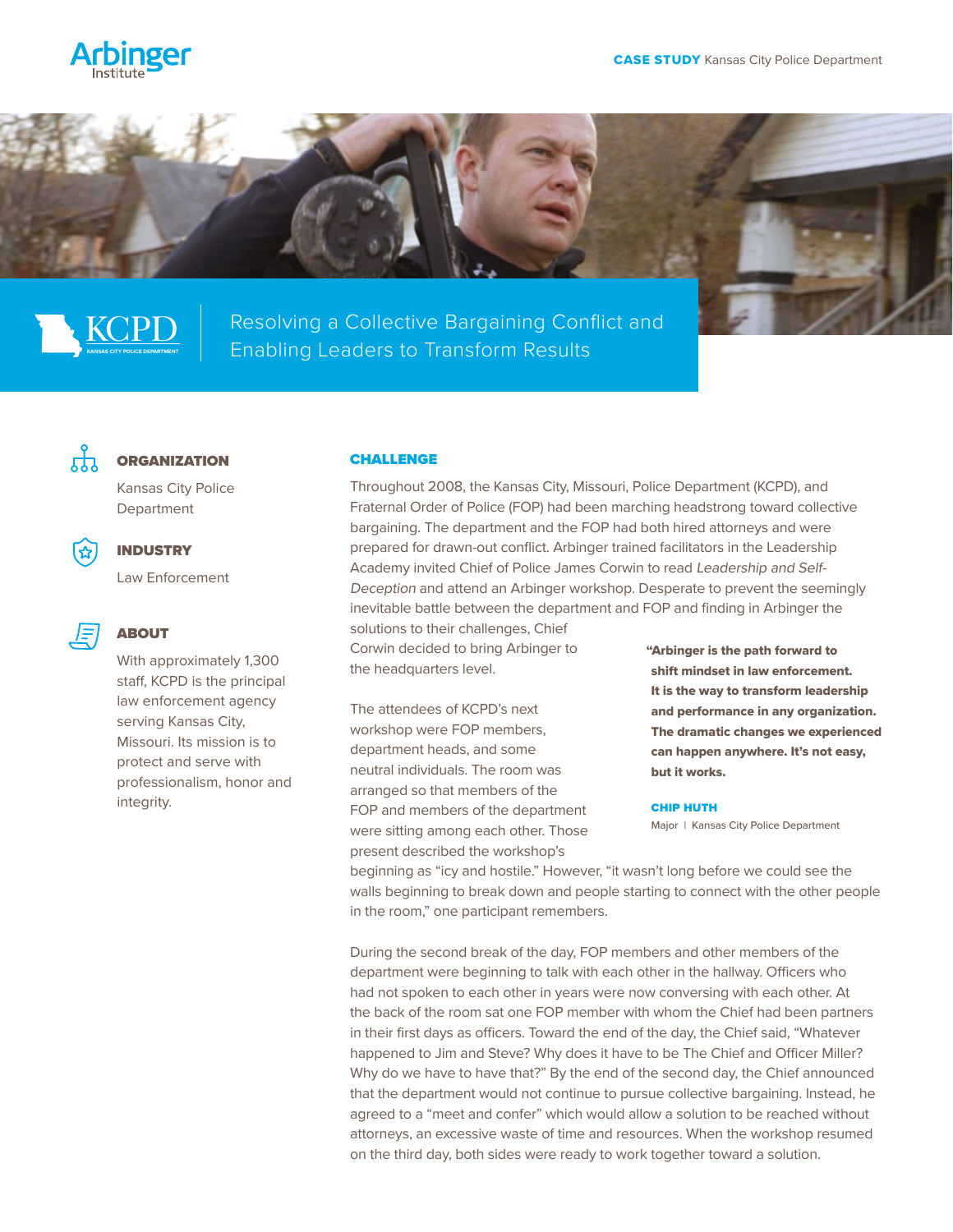A week after the workshop, Chief Corwin held a departmentwide meeting to announce the mutual

decision to cease efforts toward collective bargaining. Because many of the department members had not been present at the Arbinger workshop, they were shocked to see members of the FOP talking congenially and joking with other members of the department. When the Chief announced that the two organizations were no longer pursuing collective bargaining, those who only knew of the animosity that had existed between the two sides were unable to comprehend the reconciliation that was taking place.

### SWAT SOLUTION & RESULTS

In their effort to transform the department, the Leadership Academy "targeted" certain influential individuals. One of those individuals, Chip Huth, Sergeant of Kansas City's 1910 Swat Squad, was invited to attend an introductory Arbinger workshop.

Chip's 1910 Squad was the most complained-about squad in the department, receiving on average 2-3 complaints per month. "Most of the complaints we received about the 1910 Squad were complaints regarding the use of excessive force," said Pearl Fain, lead attorney and director of the Kansas City Office of Community Complaints. "These complaints are extremely expensive for the department," Mrs. Fain explained. "Simply to process, investigate, and file a case costs the department between thirty to one hundred thousand dollars per complaint, regardless of whether the case goes to litigation." The standard assumption in law enforcement is that community complaints are the natural cost of high impact enforcement activity.

The first step to implementing Arbinger in the 1910 Squad was for Chip to transform his own leadership. Looking back on the first workshop he attended at the Leadership Academy, Chip recounted, "I was excited when I first encountered Arbinger because I thought I finally understood what was wrong with everybody else—why everyone else was such a problem! But when I really began to understand Arbinger, it began dawning on me that I had been a problem in ways I hadn't been seeing." Chip began to take seriously the complaints and honestly evaluated the conflicts that spawned them. He began to look at how his way of working affected not only citizens but also his colleagues in the department.

Through this process of honest self-assessment, Chip began to see how his leadership was not only exacerbating the problems he was trying to solve in the community, but how it was inviting and creating them as well. The members of his team began to see a difference in Chip. He held himself accountable for his impact in a way that he never had before. His efforts invited change from his team members. The 1910 Squad began to value complaints as a way to diagnose the ways in which they themselves helped create the very conflicts they were trying to solve.

The officers in the unit began to discover that when they entered a situation already seeing others as objects, they could not help but provoke resistance. As the team continued to apply this new found respect and deep responsibility to their work, they found themselves seeing the people they were charged to serve—and even arrest—as people instead of objects, even in moments of high impact tactical intervention. They found themselves asking in difficult and dangerous circumstances, "how can I help things go right for these people and this community?"

The change in the 1910 Squad has been and continues to be remarkable. The response of the community has been even more remarkable. Since introducing Arbinger, community complaints have reduced 100%, from 2-3 per month to zero in the last 8 years. The squad has not received a complaint related to a search warrant in 10 years. However, complaints are not the only things that have changed. In the first 5 years after implementing Arbinger, the 1910 Squad recovered more guns, more drugs, and more money than they had recovered in the previous decade. For these exceptional results, the 1910 Squad received a special unit citation.

### FIREARMS TRAINING SOLUTION & RESULTS

Sergeant Ward Smith, the Firearm Training Supervisor of the Department, is an avid believer in Arbinger principles. His collaborative relationship with the KCPD Leadership Academy led to his introduction to Arbinger. Smith believes that Arbinger gave him and his team a working language, and personal responsibility, that drove them towards changing the culture of the range.

In 2007 Ward became Firearms Training Supervisor with oversight responsibility for the department's firearm instructors. At the beginning of the year he began to notice difficulties in his department. A number of "problem shooters"